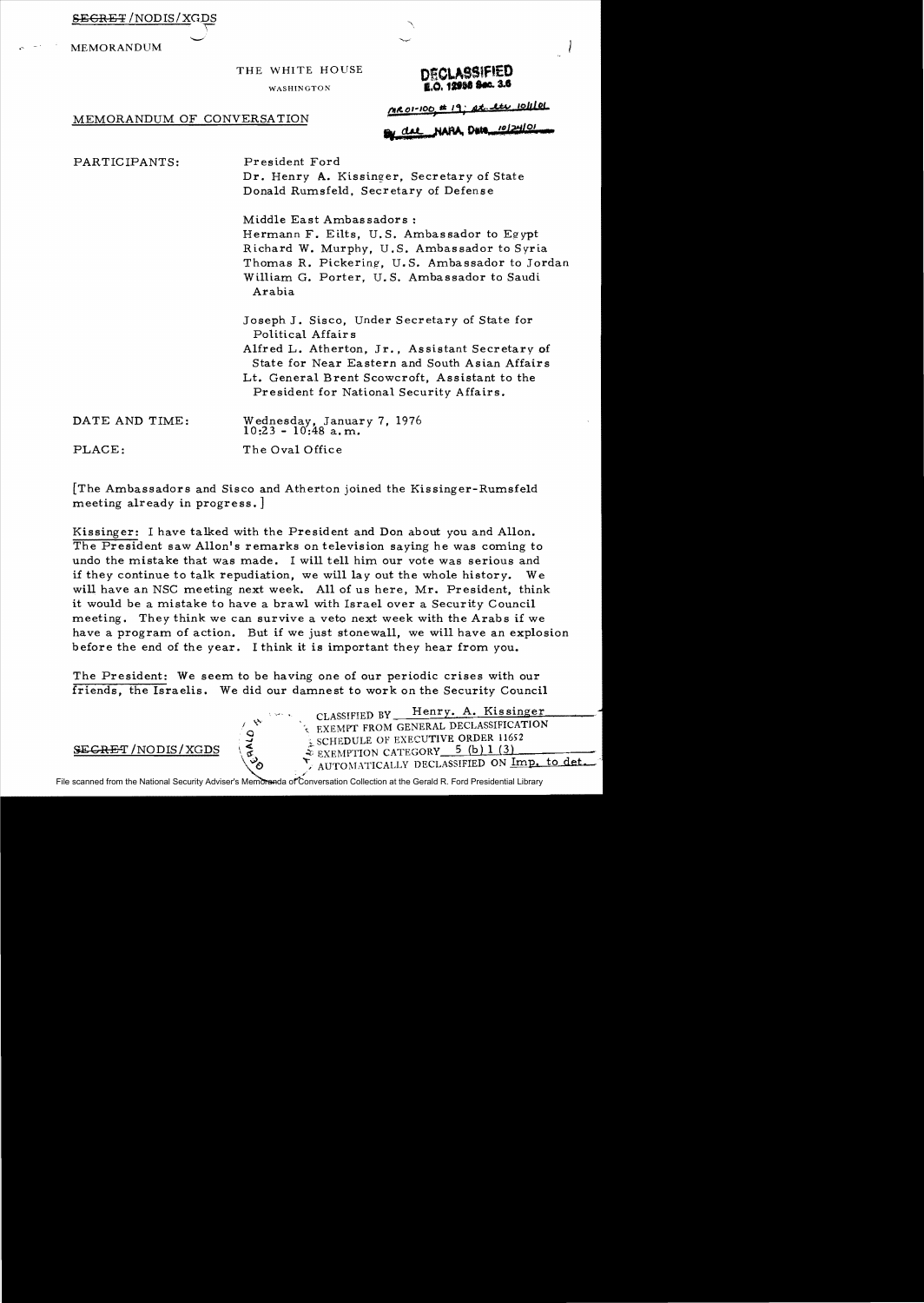$\frac{1}{2}$  /NODIS/XGDS  $\frac{1}{2}$  /Modis/XGDS

:'IIE:'I 0 Rr\:'\ D L\l *rj) )eoWtvr#t* **tk** 

#### THE WHITE HOUSE

WASHINGTON

#### MEMORANDUM OF CONVERSATION

#### PARTICIPANTS: President Ford

Dr. Henry A. Kissinger, Secretary of State Donald Rumsfeld, Secretary of Defense

Middle East Ambassadors: Hermann F. Eilts, U.S. Ambassador to Egypt Richard W. Murphy, U. S. Ambassador to Syria Thomas R. Pickering. U.S. Ambassador to Jordan William G. Porter, U. S. Ambassador to Saudi Arabia

Joseph J. Sisco, Under Secretary of State for Political Affairs

Alfred L. Atherton, Jr., Assistant Secretary of State for Near Eastern and South Asian Affairs Lt. General Brent Scowcroft, Assistant to the

President for National Security Affairs.

,

DATE AND TIME: Wednesday, January 7, 1976  $10:23 - 10:48$  a.m.

PLACE: The Oval Office

[The Ambassadors and Sisco and Atherton joined the Kissinger-Rumsfeld meeting already in progress.]

Kissinger: I have talked with the President and Don about you and Allon.  $\overline{L}$  The President saw Allon's remarks on television saying he was coming to undo the mistake that was made. I will tell him our vote was serious and Example 1 Existing er: I have talked with the President and Don about you and Allon.<br>
The President saw Allon's remarks on television saying he was coming to<br>  $\frac{1}{2}$  and the mistake that was made. I will tell him our vo  $\mathbf{u}^*$  if they continue to talk repudiation, we will lay out the whole history. We  $\mathbf{v}$  will have an NSC meeting next week. All of us here, Mr. President, think it would be a mistake to have a brawl with Israel over a Security Council meeting. They think we can survive a veto next week with the Arabs if we have a program of action. But if we just stonewall, we will have an explosion before the end of the year. I think it is important they hear from you.

The President: We seem to be having one of our periodic crises with our Iriends, the Israelis. We did our damnest to work on the Security Council ~ to

T

~CRE:" *fNODIS/XGDS* 

CLASSIFIED BY Henry. A. Kissinger EXEMPT FROM GENERAL DECLASSIFICATION<br>SCHEDULE OF EXECUTIVE ORDER 11652<br>EXEMPTION CATEGORY 5 (b) 1 (3) AUTOMATICALLY DECLASSIFIED ON Imp. to det

# $\boldsymbol{\varOmega}$ '"

 $\overline{\mathbf{r}}$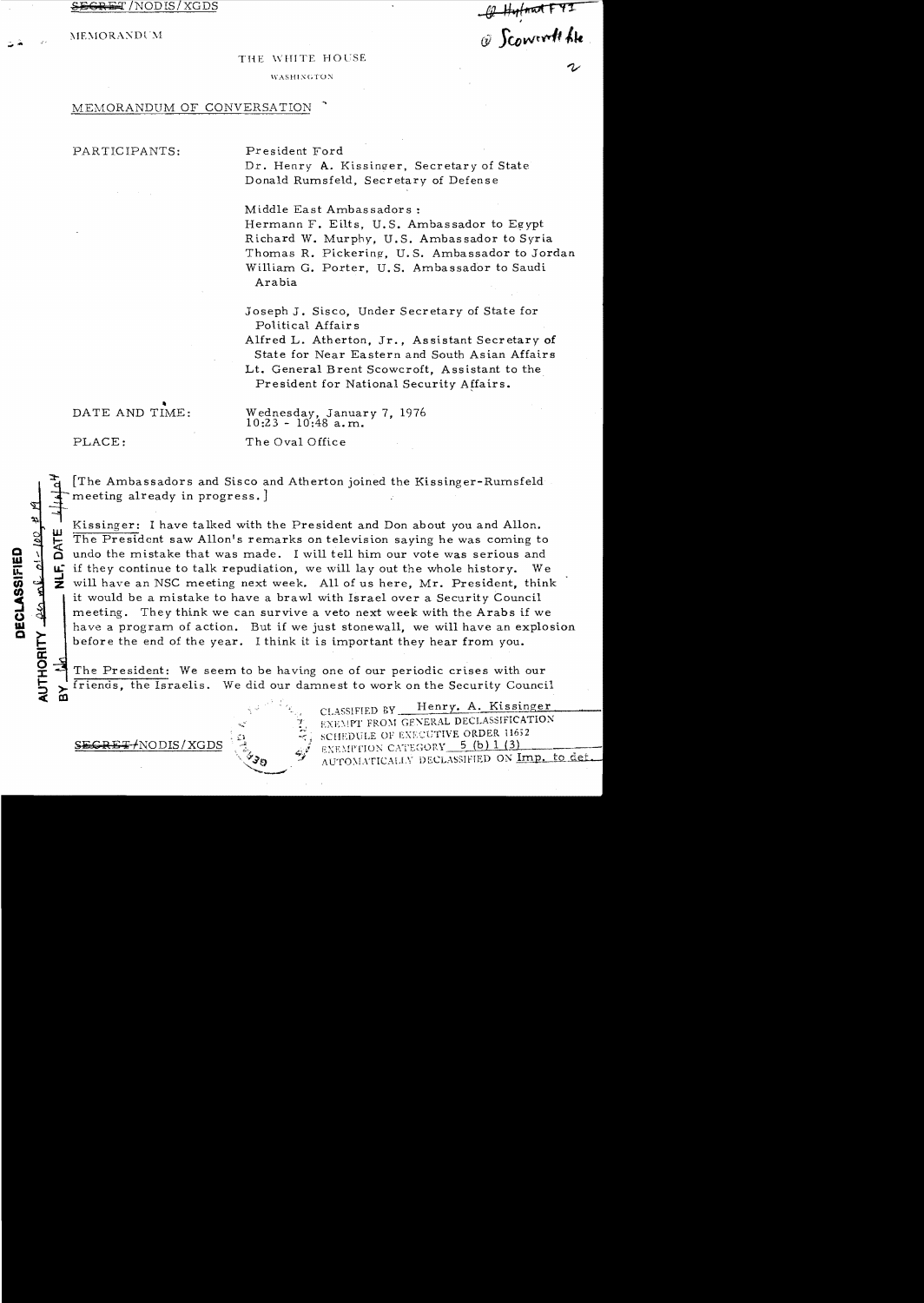#### SECRET /NODIS/XGDS

resolution to make it acceptable and still get UNDOF extended. We worked hard and it burns the hell out of me that Israel takes this action. Condemning us as Allon did is frankly a damned lie, but I won't say that. For them to come here to apply that pressure won't work **--** at least on me. We probably will have to veto; is that right?

Kissinger: Most of the draft resolutions are easily vetoable. If the Arabs are smart, though, *they* could give us one helluva problem *by* using our own language on the "legitimate interests of the Palestinians." They could be tough to explain to the Arabs, because we have used it in documents with the Soviets.

The President: It is an old legislative problem--whether to get the worst possible language so we can vote against it, or to work for a marginally acceptable one.

Kissinger: The Syrian draft is an easy one to throw up our hands at. We won't participate in any modification of the language, unless it is within reach of being acceptable. I might go up to make the explanatory statement on our vote.

Scowcroft: You may not be here then.

The President: It sounds difficult to layout a firm scenario now.

Kissinger: We are not looking for trouble with Israel on this issue. The strain and turmoil it would cause wouldn't be worth it. I think the best idea is for us to put forward nothing. If someone does put forward a modest resolution, we can look at it.

But all the Arabs **--** especially *Egypt* **--** have asked us to avoid a veto. But I think they'll swallow it if we could show some movement.

The President: Like a unilateral movement of two -to-three kilometers on the Golan.

Kissinger: I think we can get through the year is we go through the process of convening Geneva **--** with the preparatory conference and other preparatory work, we could use up the year.

Eilts: Sadat is looking for something which he can point to as progress. He really wants you to come **--** he will ask for a date .

.<del>secre</del>t /NODIS/XGDS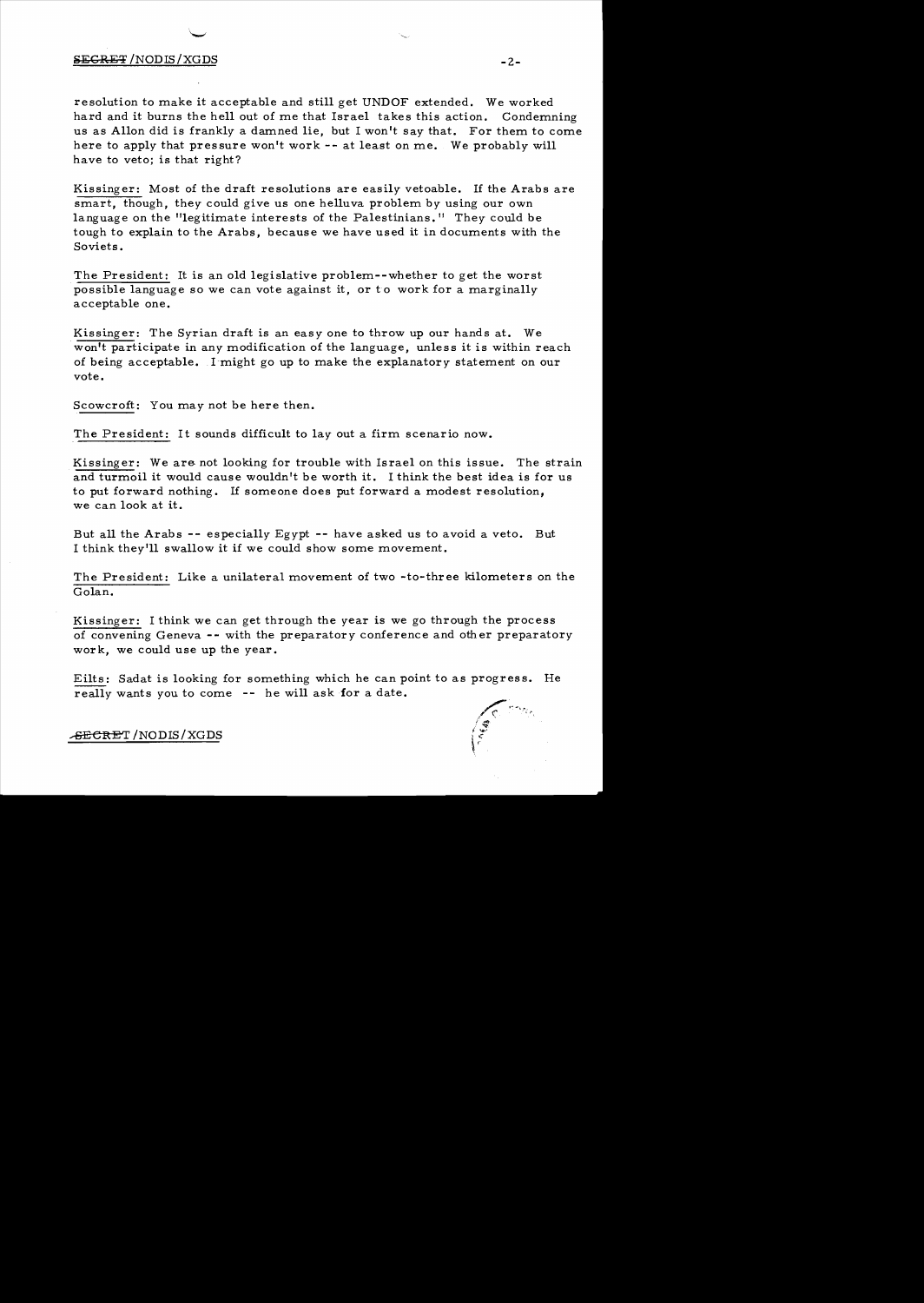#### SEGRET /NODIS/XGDS -3-

 $\gamma_{\rm A}$  is  $\gamma_{\rm A}$  and  $\delta$ 

The President: [Explained the primary schedule.]

At the UN, if we have to veto it would be better if Henry could make the statement.

Kissinger: Let's see if we can make the vote come either before or after my trip.

The President: [looks at primary schedule]: It looks like April would be the best time.

We will be very firm with the Israelis. That is how we got Sinai II. I think they are trying to exploit the situation in '76.

#### SECRET /NODIS/XGDS

 $\frac{1}{\sqrt{2}}$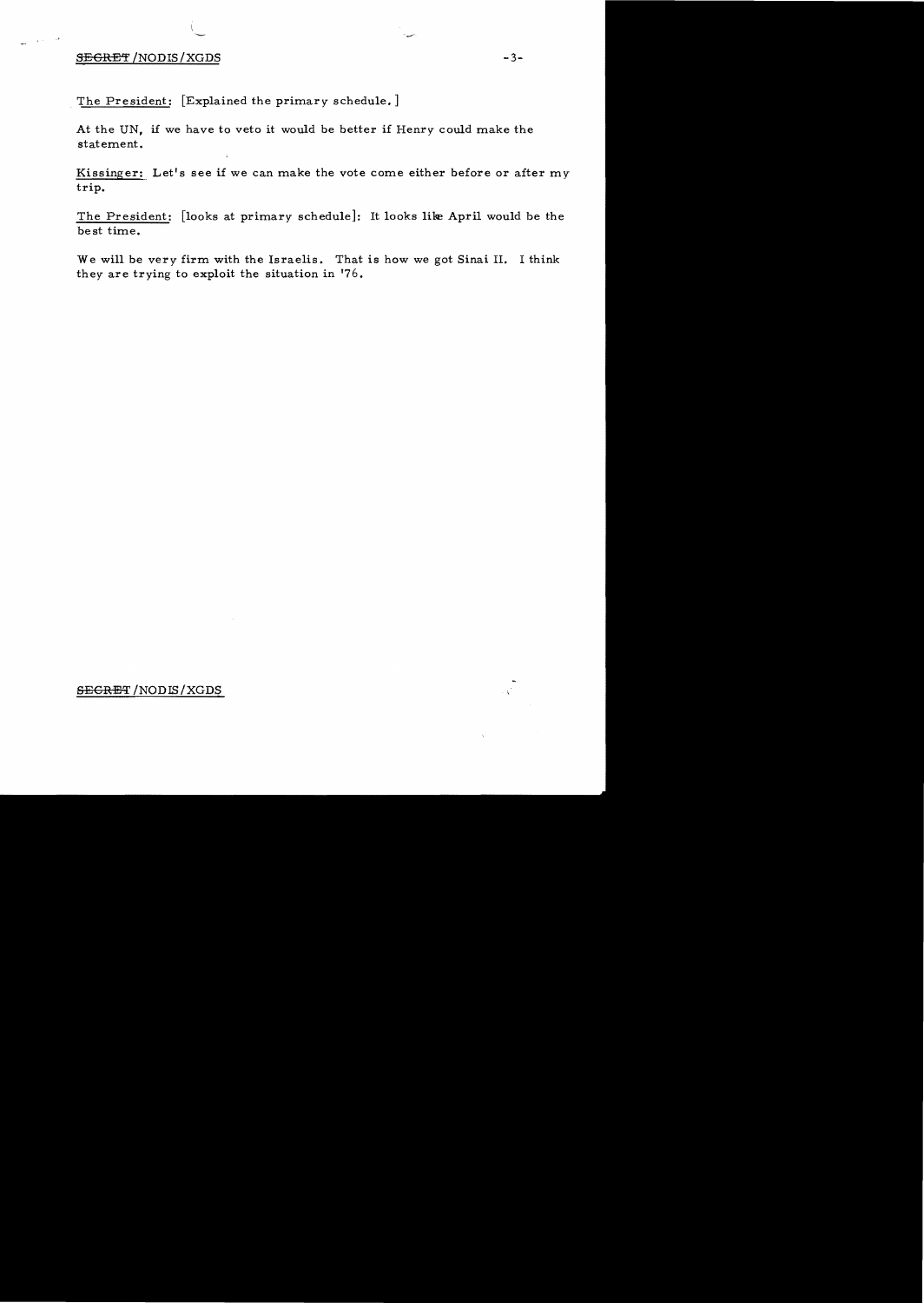P/ME Annhassadors/K/Rums/2014.  $9:19^{-11}$  (48 are  $2 \nmid \mathsf{on} 26$ I have talked of PE Don about you & When. 9:22 HA Prome Orknown TV, I will tell me am sorte  $46<sup>o</sup>$  $10^{12^3}$ asturdy. was strive + up they continue to take upon both  $\psi$ and work . un min) layment a certate hostog - toot son Pickup 49 come with after as mult have combient Partir a what would. CON there think it much he a invitate In have a heard w/I cann SC mig. They think un com surviving a with with with it are Une a jury of a trim but it we just streamed, We somethe having one form privation conste us/om points it, We did un lemmetat Thermome CSC uso, to more starryths a still have got usuast extends. We worked hord - it humo a hell antig me that I heles<br>this artim. Sundering this we crocellar that. For them to come here to upply that pressence work work - at leaster nie We fort will have to with; is that right for one smart the, they cand give we are harlenon porte log mais jam censa longerage at Somt home to destain Otherise et Land de Touright sygland to a Croto, cause wast journed day so can vote agrist, a unde for an one mangemently cecuptable and K The Squim drugt is an easy one to throw un hunts at work fartight me DECLASSIFIED AUTHORITY  $\frac{\rho_{e\lambda} mL \rho_{1}-\rho_{0\lambda}}{\rho_{1}-\rho_{1\lambda}}$  $\frac{1}{4}$  NLF, DATE  $\frac{1}{4}$ BY.